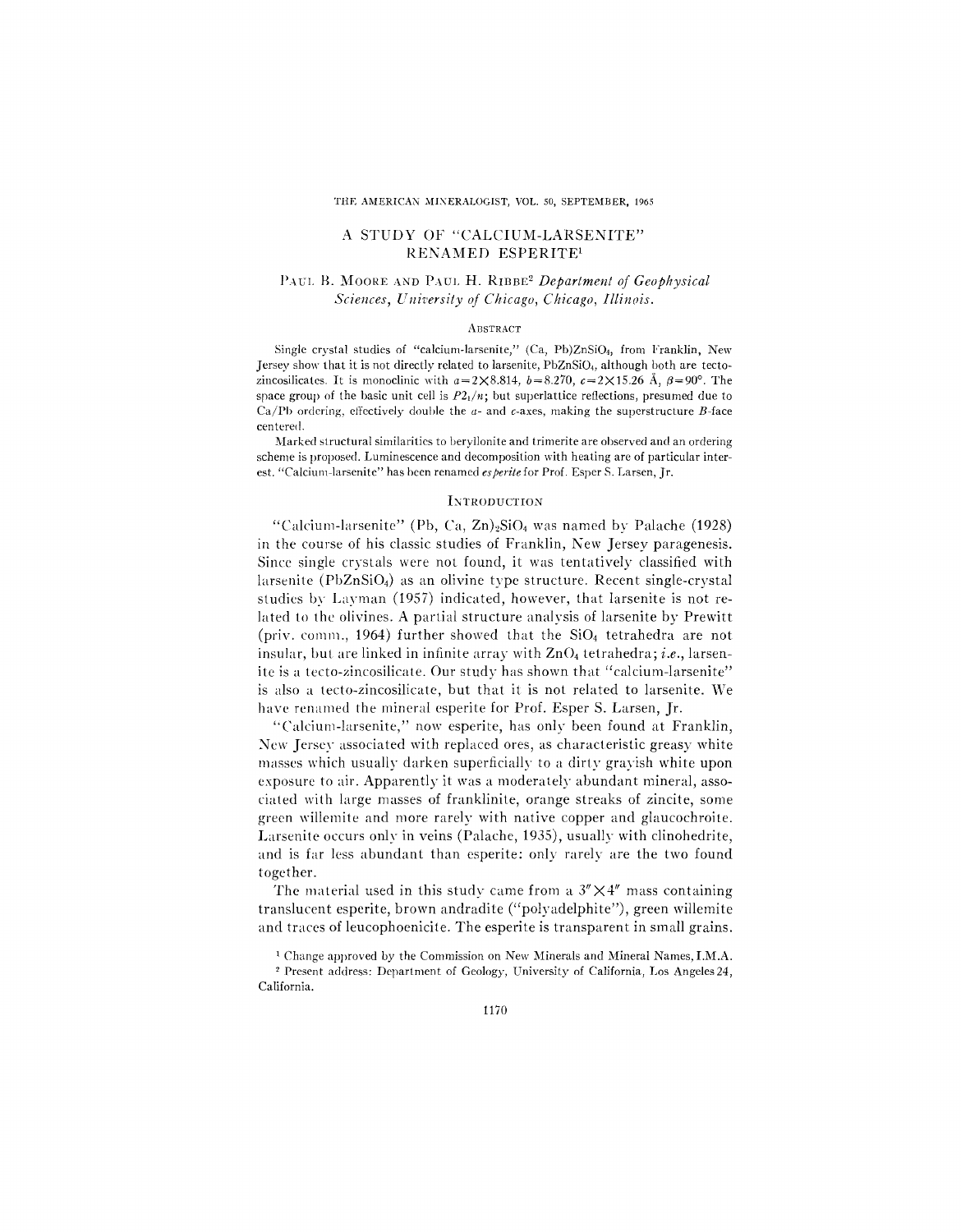It exhibits distinct  $(010)$ ,  $(100)$  and poor  $(101)$  cleavages, and its hardness is  $5+$ .

A complete chemical analysis was made with an ARL electron microprobe. The microprobe data were corrected for absorption, fluorescence and atomic number effects using a program for the IBM 7094 by Dr. I. C. Ruckledge. The atomic ratios of Ca: Pb and Zn: Si in our specimen are very close to 3:1 and 1:1, respectively, suggesting the formula  $Ca_3Pb(ZnSiO_4)_{4}$ . The calculated density of  $Ca_3Pb(ZnSiO_4)_{4}$  is 4.25. The measured density of 4.28 is in excellent agreement. The "calcium-larsenite" analyzed by Bauer (Palache, 1935) has a Ca: Pb ratio of 2.35:1, and its observed density of 4.421 confirms that it contains substantially more

|                   | Esperite                          | Larsenite (Layman, 1957)       |  |  |  |
|-------------------|-----------------------------------|--------------------------------|--|--|--|
| a                 | $2 \times 8.814 \pm 0.002$ Å      | $8.23 \text{ Å}$               |  |  |  |
| b                 | $8.270 + 0.003$ Å                 | $18.94\text{ Å}$               |  |  |  |
| c                 | $2 \times 15.26 \pm 0.01$ Å       | $5.06$ Å                       |  |  |  |
| β                 | $90^{\circ}$                      | $\omega_{o}$                   |  |  |  |
| volume            | $4\times 1123$ $\AA$ <sup>3</sup> | 789 Å <sup>3</sup>             |  |  |  |
| Z                 | $4\times3Ca_3Pb(ZnSiO_4)_4$       | 8PbZnSiO <sub>4</sub>          |  |  |  |
| $\rho_{\rm obs}$  | 4.28                              | 5.90                           |  |  |  |
| $\rho_{\rm calc}$ | 4.25                              | 6.14                           |  |  |  |
| space group       | $P2_1/n$ (subcell)                | $Pna21$ (Prewitt, priv. comm.) |  |  |  |

TABLE 1. CELL DATA OF ESPERITE AND LARSENITE

Pb than our specimen. The Mn in our specimen varies as much as  $\pm 20\%$ from spot to spot over an analyzed area of 1 cm<sup>2</sup>.<sup>3</sup> No Fe was detected at the  $0.01\%$  level, nor were any elements other than those listed found to be present in amounts greater than  $0.03\%$ .

### CRYSTALLOGRAPHIC DATA

Unit cell parameters. Using a variety of single crystal x-ray photographs, the unit-cell parameters and space group of "esperite" were determined. The data are compiled in Table 1 together with those of larsenite by way of contrast. It is interesting to note that  $a_{\rm esp} \simeq \frac{1}{2} b_{\rm lars}$ ;  $b_{\rm esp} \simeq a_{\rm lars}$ ;  $c_{\rm esp}$  $\approx$ 3 $c_{\text{lars}}$ ; when referring to the esperite  $P2_1/n$  subcell as mentioned in the following paragraph. No doubt there is close, but distinct, structural relationship between the two minerals.

Esperite is monoclinic and has a well-developed superstructure involving a doubling of the  $a$ - and  $c$ -axes (Fig. 1). The space group, dis-

<sup>&</sup>lt;sup>3</sup> The willemite associated with this esperite contains  $\sim 4\%$  Mn substituting for Zn. It too has no detectable Fe or other elements.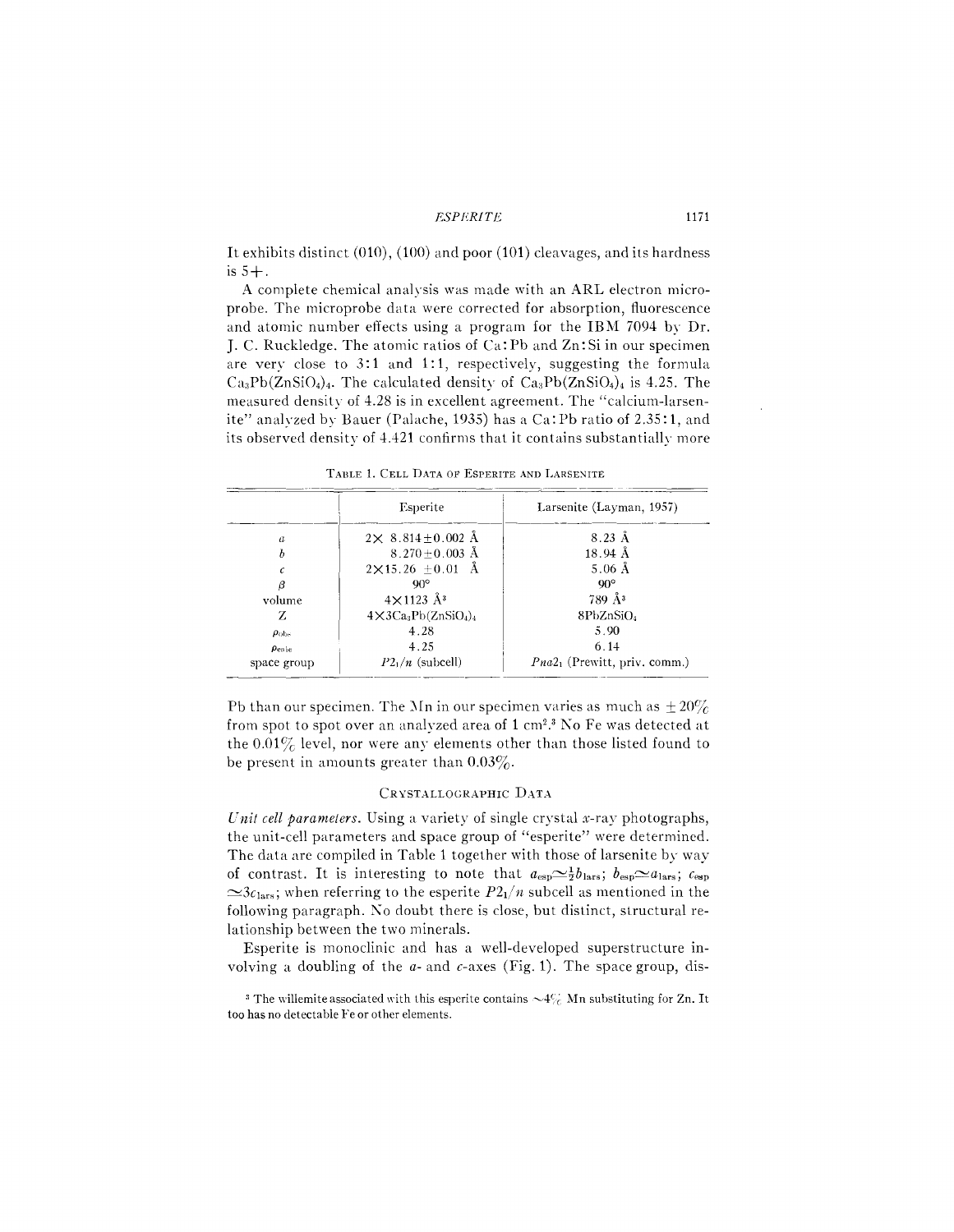counting the superlattice reflections and based on the unit cell  $a \times b \times c$  $= 8.8 \times 8.3 \times 15.3$  Å, is  $P2<sub>1</sub>/n$ . When the superlattice reflections are included, the unit cell becomes B-face centered  $(h+1=2n)$  with doubled *a-* and c-axes and four times the volume of the basic cel!. A new choice of unit cell to avoid  $B$ -centering is possible. However, we feel that it is important to retain the axial convention of the basic structure in order to maintain the simple and obvious structural classification of esperite with such minerals as beryllonite and trimerite (discussed below).

*X-ray powder pattern.* The powder pattern (Table 2) is indexed for the basic unit cell and superstructure. No superlattice reflections appear in the pattern.

*Comparison with other minerals.* A study of the h0l precession photograph of esperite shows its pronounced pseudo-hexagonal symmetry. In this respect it is very much like beryllonite and trimerite. In fact, the correlation of hOl reflections among these minerals is remarkable, considering the disparity in respective compositions: their precession photographs are shown in Fig. 2 for purposes of comparison. Table 3 compares the unit cell data of the three. .

Of these, the only known crystal structure is that of beryllonite (Golovastikov, 1961). Its atomic coordinates were used to calculate structure factors for the dimensionally-expanded esperite by substituting (Ca, Pb) for Na, Zn for Be, and  $SiO<sub>4</sub>$  for PO<sub>4</sub>. A rough comparison of  $I<sub>obs</sub>$ 



FIG. 1. An a-axis oscillation photograph of esperite showing superlattice reflections  $(h+l=2n)$ . CuK<sub> $\alpha$ </sub> radiation.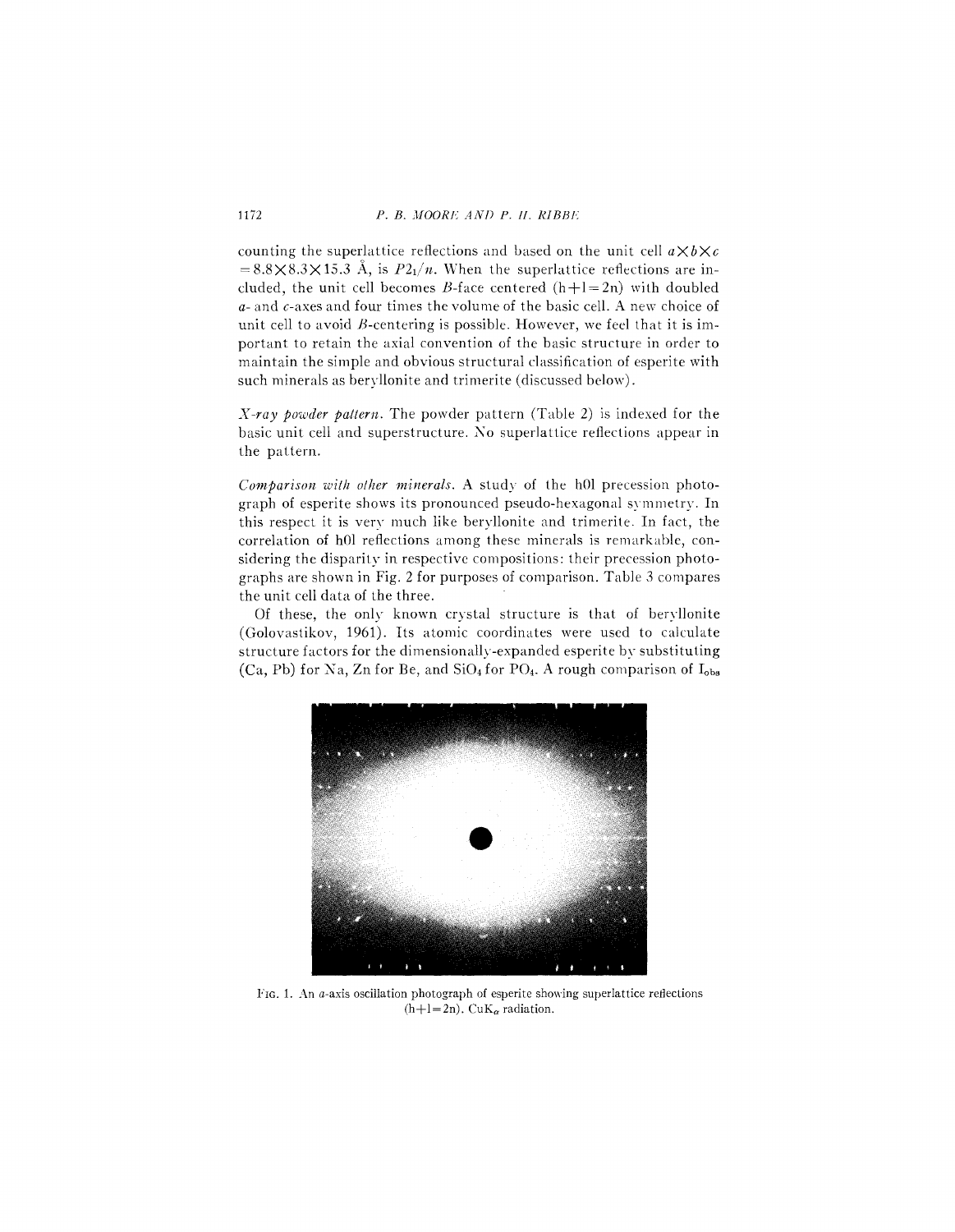| $I/I_0$                 | $d_{obs}$ |                   | hkl        |                            |  |  |
|-------------------------|-----------|-------------------|------------|----------------------------|--|--|
|                         |           | $_{\rm{dalea1c}}$ | Basic cell | Superstructure             |  |  |
| 45                      | 7.62      | 7.63              | 002, 101   | 004, 202                   |  |  |
| 10                      | 4.73      | 4.73              | 112        | 214                        |  |  |
| 15                      | 4.41      | 4.41              | 200, 103   | 400, 206                   |  |  |
| 15                      | 3.82      | 3.81              | 004, 202   | 008, 404                   |  |  |
| $\overline{7}$          | 3.76      | 3.77              | 211        | 412                        |  |  |
| 15                      | 3.64      | 3.64              | 121,022    | 222,024                    |  |  |
| 23                      | 3.363     | 3.360             | 122        | 224                        |  |  |
| 17                      | 3.216     | 3.208             | 023        | 026                        |  |  |
| 100                     | 3.017     | 3.017             | 220        | 420                        |  |  |
| 22                      | 2.958     | 2.958             | 221        | 422                        |  |  |
| 33                      | 2.884     | 2.884             | 105, 204   | $2 \cdot 0 \cdot 10$ , 408 |  |  |
| $\overline{4}$          | 2.805     | 2.805             | 222        | 424                        |  |  |
| $\bf 8$                 | 2.675     | 2.672             | 124        | 228                        |  |  |
| $\mathfrak{z}$          | 2.597     | 2.602             | 312        | 614                        |  |  |
| 75                      | 2.534     | 2.543             | 006        | 0.0.12                     |  |  |
| $\overline{4}$          | 2.490     | 2.487             | 132        | 234                        |  |  |
| 8                       | 2.434     | 2.432             | 313        | 616                        |  |  |
| 40                      | 2.367     | 2.366             | 224        | 428                        |  |  |
| $\overline{4}$          | 2.314     | 2.310             | 231        | 432                        |  |  |
| $\overline{\mathbf{4}}$ | 2.237     | 2.240             | 314        | 618                        |  |  |
| $\overline{4}$          | 2.205     | 2.207             | 400        | 800                        |  |  |
| 8                       | 2.169     | 2.169             | 323        | 626                        |  |  |
| $\overline{4}$          | 2.145     | 2.145             | 225        | 4.2.10                     |  |  |
| 8                       | 2.118     | 2.118             | 402        | 804                        |  |  |
| 13                      | 2.051     |                   |            |                            |  |  |
| 10                      | 2.015     |                   |            |                            |  |  |
| 4                       | 1.994     |                   |            |                            |  |  |
| 45                      | 1.944     |                   |            |                            |  |  |

TABLE 2. X-RAY POWDER DIFFRACTION PATTERN OF "CALCIUM-LARSENITE", USING Cu/Ni RADIATION AND Ca $F_2$  ( $a=5.463$  Å) as an Internal Standard

and I<sub>cale</sub> indicates that the structures of the two minerals are substantially the same. There is, of course, the notable difference of a superstructure in esperite which is presumed to be a consequence of Ca/Pb ordering. A superstructure is also evident in trimerite (Fig. 3); but superstructure notwithstanding, the basic or substructure of all three minerals is due to pseudo-hexagonal arrays of Na, (Ca, Pb), or (Ca, Mn) in the b-axis projection. Systematically strong reflections (indexed on the subcell for esperite and trimerite) are 600,  $12 \cdot 0 \cdot 0$ ;  $303$ ,  $309$ ,  $3 \cdot 0 \cdot 15$ ; 606,  $6.0.12, 6.0.18, 903, 909, 006, 0.0.12, 0.0.18$ , etc. A selection of these is shown in Table 4 which lists structure factor calculations based on cos  $2\pi$ (hx+lz)+cos  $2\pi$ hx cos  $2\pi$ lz of the coordinate species Na<sub>1,2,3</sub>;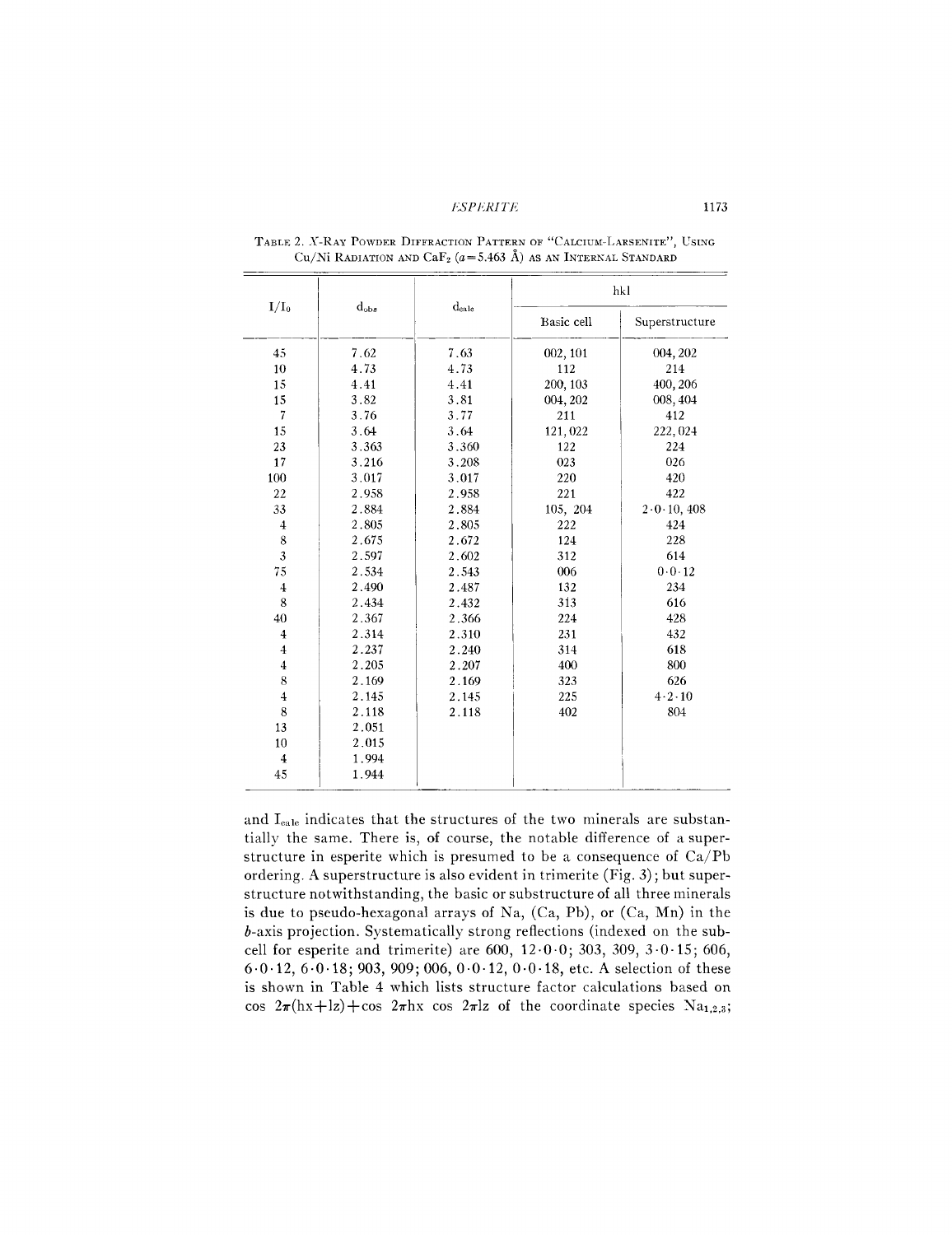

FIG. 2. The h0l precession photographs of trimerite, beryllonite and esperite. The left half of the plate is a superposition of the trimerite (upper set of spots) and beryllonite (lower set of spots) diffraction patterns. The right half of the plate is the esperite pattern slightly enlarged and reversed to allow easy visual comparison of relative spot intensities across a vertical "mirror" plane.  ${\rm MoK}_{\alpha}$  radiation.

 $Be<sub>1,2,3</sub>$ ; and  $P<sub>1,2,3</sub>$  using Golovastikov's beryllonite coordinates. The systematically strong reflections show relatively large magnitudes and like signs for each of the atomic species, and in all probability these would dominate the overall structure factor amplitudes of any beryllonite-type structure.

Ordering in esperite: a structural model. Since the superlattice reflections

|                  | Beryllonite<br>(NaBePO <sub>4</sub> ) | Esperite<br>$(Ca_3Pb(ZnSiO_4)_4)$ | Trimerite <sup>1</sup><br>$(CaMn_2(BesiO_4)_3)$ |  |  |
|------------------|---------------------------------------|-----------------------------------|-------------------------------------------------|--|--|
| $\boldsymbol{a}$ | $8.16 \text{ Å}$                      | $2\times8.814$ Å                  | $2\times8.07$ Å                                 |  |  |
| h                | 7.79 Å                                | 8.270 Å                           | $7.62 \text{ Å}$                                |  |  |
| $\epsilon$       | $14.08 \text{ Å}$                     | $2\times15.26$ Å                  | $2\times13.96$ Å                                |  |  |
| c/a              | 1.725                                 | 1.731                             | 1.730                                           |  |  |
| β                | $90^{\circ}$                          | $90^{\circ}$                      | $90^{\circ}09'$                                 |  |  |
| Z                | 12                                    | $4\times3$                        | $4\times4$                                      |  |  |
| Space group:     | P2/ n                                 | $P2_1/n$ (subcell)                | $P2_1/n$ (subcell) (this study)                 |  |  |
| Reference:       | Wehrenberg (1954)                     | This study                        | Aminoff (1926)                                  |  |  |

TABLE 3. COMPARISON OF UNIT CELL DATA FOR BERYLLONITE, ESPERITE AND TRIMERITE

<sup>1</sup> Trimerite has a superlattice somewhat analogous to the intermediate plagioclases with "split-'b'" reflections (Brown and Gay, 1958; see Fig. 3). This will be treated elsewhere in some detail.

1174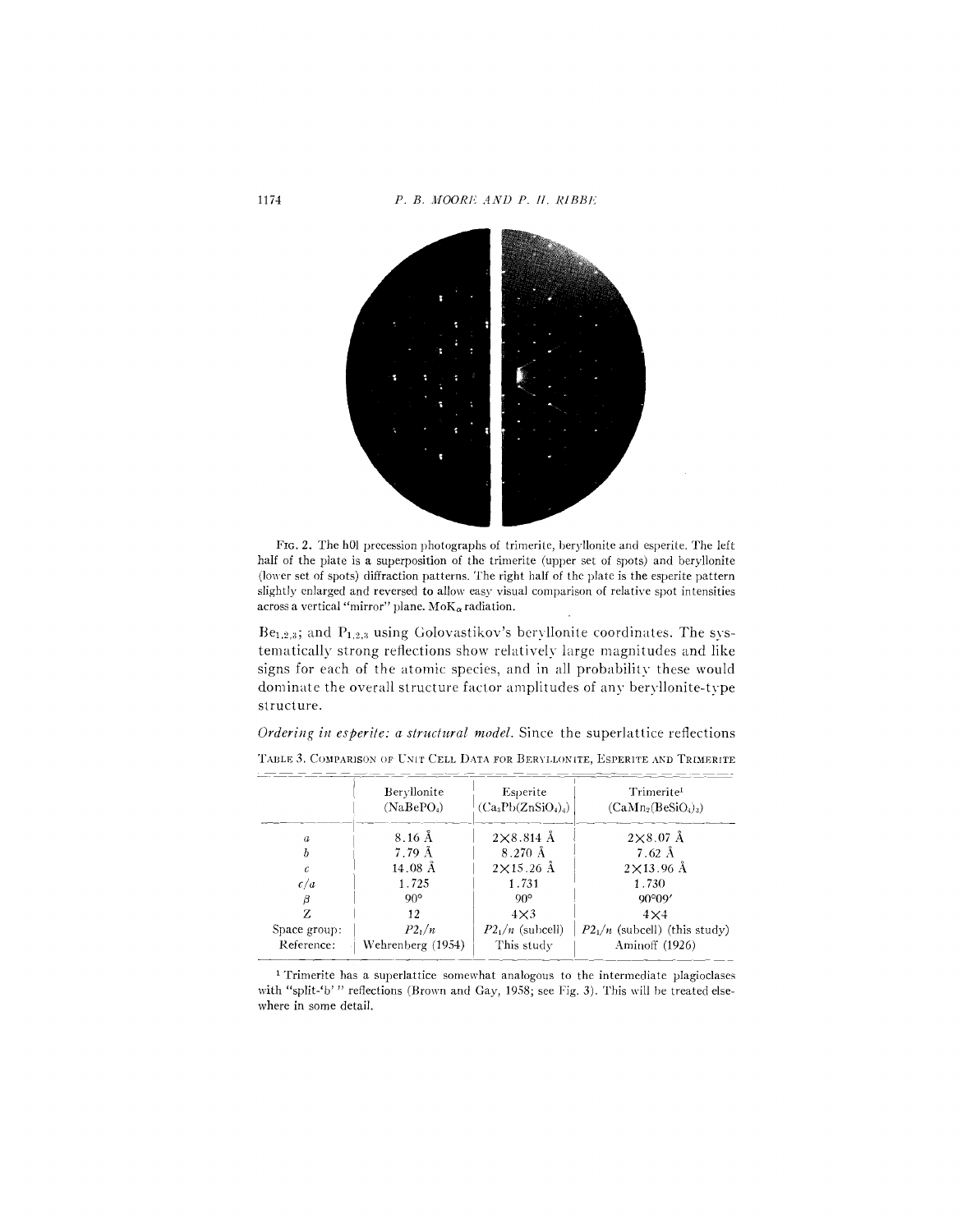

FIG. 3. Schematic of part of the esperite and trimerite h1l precession photographs indexed on the  $P2_1/n$  subcell. Notice the "split" super-lattice reflections of trimerite.

in esperite require doubled  $a$ - and  $c$ -axes, it is presumed that Ca and Pb must have an ordered distribution. Figure 4 is a schematic b-axis projection of a possible ordering scheme, showing four beryllonite-like subcells with Pb substituted in the Na<sub>1</sub> site-that with the largest average sodium-oxygen bond distances-in one subcell and (Ca, Pb) in the Na<sub>1</sub> site of the immediately adjacent subcells. Ca everywhere substitutes

| Na                   |                 |                              | Be              |                                                                    |                 | $\boldsymbol{P}$               |                |                              |                |
|----------------------|-----------------|------------------------------|-----------------|--------------------------------------------------------------------|-----------------|--------------------------------|----------------|------------------------------|----------------|
| (x, z)               | Na <sub>1</sub> | (.248, .248)<br>(.747, .084) |                 | Be <sub>1</sub><br>(.917, .239)<br>Be <sub>2</sub><br>(.103, .082) |                 |                                | $P_1$          |                              | (.921, .238)   |
| coordi-              | Na <sub>2</sub> |                              |                 |                                                                    |                 |                                | P <sub>2</sub> | (.106, .081)<br>(.432, .092) |                |
| nates                | Na <sub>3</sub> |                              | (.763, .069)    | Be <sub>3</sub>                                                    |                 | (.431, .090)<br>P <sub>3</sub> |                |                              |                |
| hkl                  | Na <sub>1</sub> | Na <sub>2</sub>              | Na <sub>3</sub> | Be <sub>1</sub>                                                    | Be <sub>2</sub> | Be <sub>3</sub>                | $P_1$          | P <sub>2</sub>               | P <sub>3</sub> |
| 002                  | $-2,000$        | .986                         | 1.294           | $-1.980$                                                           | 1.028           | .852                           | $-1.978$       | 1.050                        | .806           |
| 004                  | 1.998           | $-1.028$                     | $-.326$         | 1.924                                                              | $-.942$         | $-1.274$                       | 1.910          | $-.896$                      | $-1.350$       |
| *006                 | $-1,994$        | $-2.000$                     | $-1.716$        | $-1.830$                                                           | $-1.998$        | $-1.938$                       | $-1.798$       | $-1.992$                     | $-1.894$       |
| 008                  | 1.990           | $-.942$                      | $-1.894$        | 1.702                                                              | $-1,114$        | $-.374$                        | 1.648          | $-1.196$                     | $-.176$        |
| 0010                 | $-1.984$        | 1.072                        | $-.736$         | $-1.542$                                                           | .852            | 1.618                          | $-1.458$       | .736                         | 1.752          |
| $*0012$              | 1.978           | 1.998                        | .942            | 1.350                                                              | 1.990           | 1.752                          | 1.236          | 1.970                        | 1.588          |
| 101                  | $-1.000$        | .487                         | .572            | .557                                                               | 1.091           | $-1.758$                       | .580           | 1.072                        | $-1,751$       |
| 103                  | .999            | 1.000                        | .982            | $-.844$                                                            | $-.583$         | $-.190$                        | $-.858$        | $-.570$                      | $-.111$        |
| 105                  | $-.997$         | .498                         | .778            | 1.056                                                              | $-1.670$        | 1.655                          | 1.090          | $-1.648$                     | 1.660          |
| 107                  | -995            | $-.509$                      | .025            | $-1.247$                                                           | $-1.156$        | 1.788                          | $-1,297$       | $-1.164$                     | 1.770          |
| *303                 | $-.997$         | $-.999$                      | $-1.065$        | $-.980$                                                            | $-.941$         | $-.923$                        | $-.990$        | $-.927$                      | $-.893$        |
| $*30\overline{3}$    | 1.000           | .998                         | .805            | .977                                                               | .923            | .990                           | .953           | .891                         | .992           |
| 309                  | .989            | 1.000                        | 1.020           | .816                                                               | .957            | .700                           | .729           | 1,012                        | .578           |
| $*_{30\overline{9}}$ | $-.997$         | $-.999$                      | $-.317$         | $-.809$                                                            | $-.902$         | $-1.092$                       | $-.823$        | $-.793$                      | $-1,114$       |
| 200                  | $-2.000$        | $-1.998$                     | $-1.974$        | 1.008                                                              | .546            | 1.294                          | 1,092          | .474                         | 1.314          |
| 400                  | 1,998           | 1.994                        | $-1.894$        | -986                                                               | $-1.702$        | .326                           | .806           | $-1.776$                     | .276           |
| *600                 | $-1.994$        | $-1.988$                     | $-1.764$        | $-2.000$                                                           | $-1.476$        | $-1.716$                       | $-1.974$       | $-1.314$                     | $-1,676$       |
| 800                  | 1.990           | 1.978                        | $-1.588$        | 1.028                                                              | .896            | 1.894                          | 1.350          | 1.156                        | 1.924          |
| 10.00                | $-1.984$        | $-1.964$                     | $-1.370$        | .964                                                               | 1.964           | $-.736$                        | .498           | 1.860                        | $-.852$        |
| 12.00                | 1.978           | 1.950                        | $-1.114$        | $-2.000$                                                           | .176            | $-.942$                        | $-1.894$       | $-.276$                      | $-.806$        |

TABLE 4. SELECTED BERYLLONITE STRUCTURE FACTOR CALCULATIONS

\* Systematically strong reflections (Fig. 2).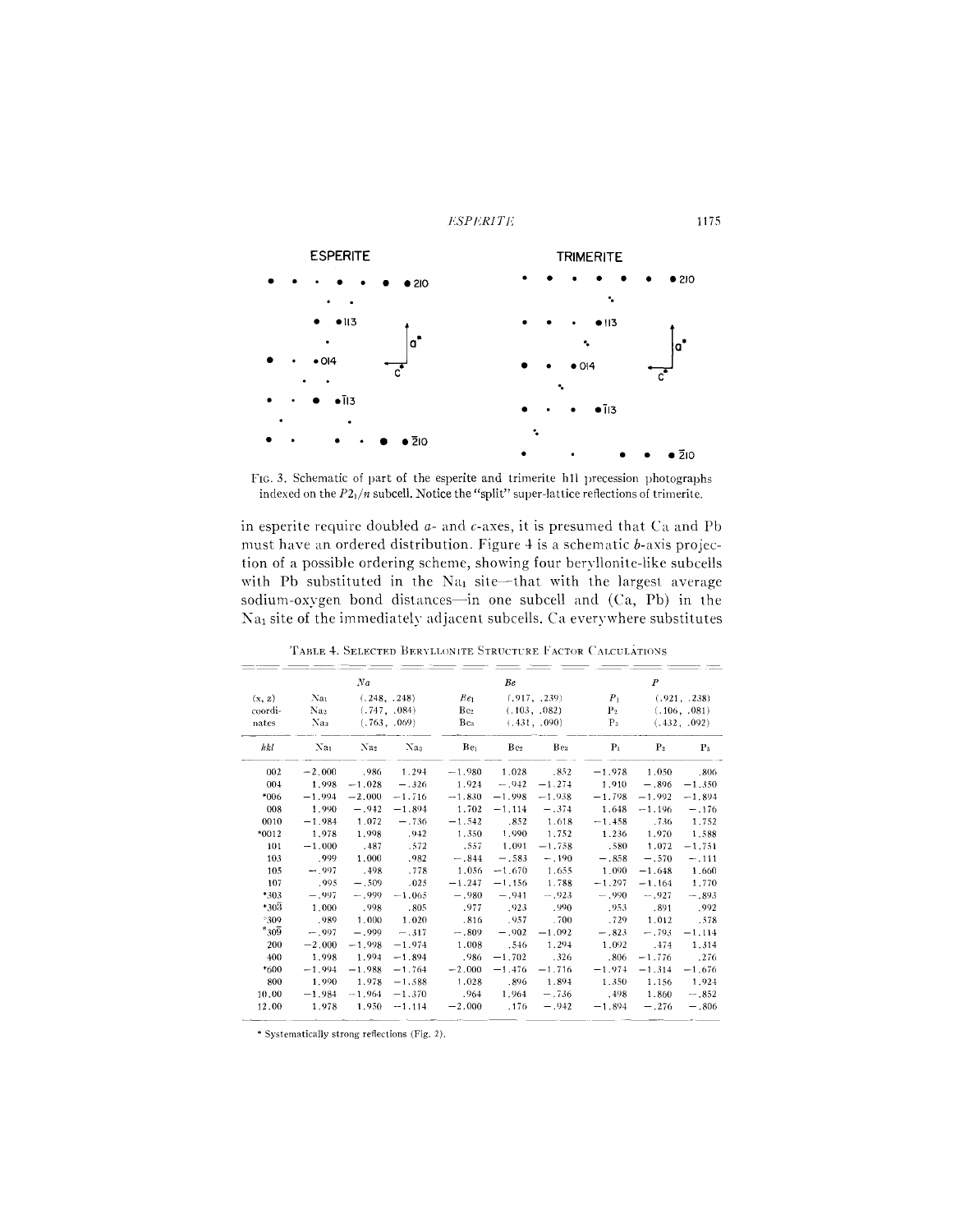### P. B. MOORE AND P. II. RIBBE

in the Na<sub>2</sub> sites of beryllonite. Alternate subcells are of different composition. The pseudo-hexagonal array of Pb-Ca-(Ca, Pb) is outlined.

We surmise from this structural model that a variety of ratios of Ca to Pb is permissible. However, at the 2 to 1 ratio the need for a superstructure may be eliminated, since all subcells will have identical compositions and cation distributions. This is conjectural: there may be a geometric reason for slight coordinate shifts, as in anorthite (Megaw et al., 1962); or there may be a structure at the 2:1 composition analogous to trimerite, CaMn<sub>2</sub>(BeSiO<sub>4</sub>)<sub>3</sub>, which in turn is comparable in some respects to



FIG. 4. Schematic b-axis projection of esperite, showing a possible ordered distribution of Pb, (Ca,Pb), and Ca atoms in four beryllonite-like subcells.

the intermediate plagioclases with "split-'b' " or 'e'-type reflections (Megaw, 1960). A study of the type material whose Ca to Pb ratio is 2.35 to 1 would be most informative in this respect.

## HEAT TREATMENT

Esperite decomposes between 700 and 800° C. according to the formula

 $2 Ca_3Pb(ZnSiO_4)$ <sub>4</sub>  $\rightarrow$   $3 Ca_2ZnSi_2O_7 + 2 PbZnSiO_4 + 3 ZnO$ hardystonite esperite larsenite zincite

1176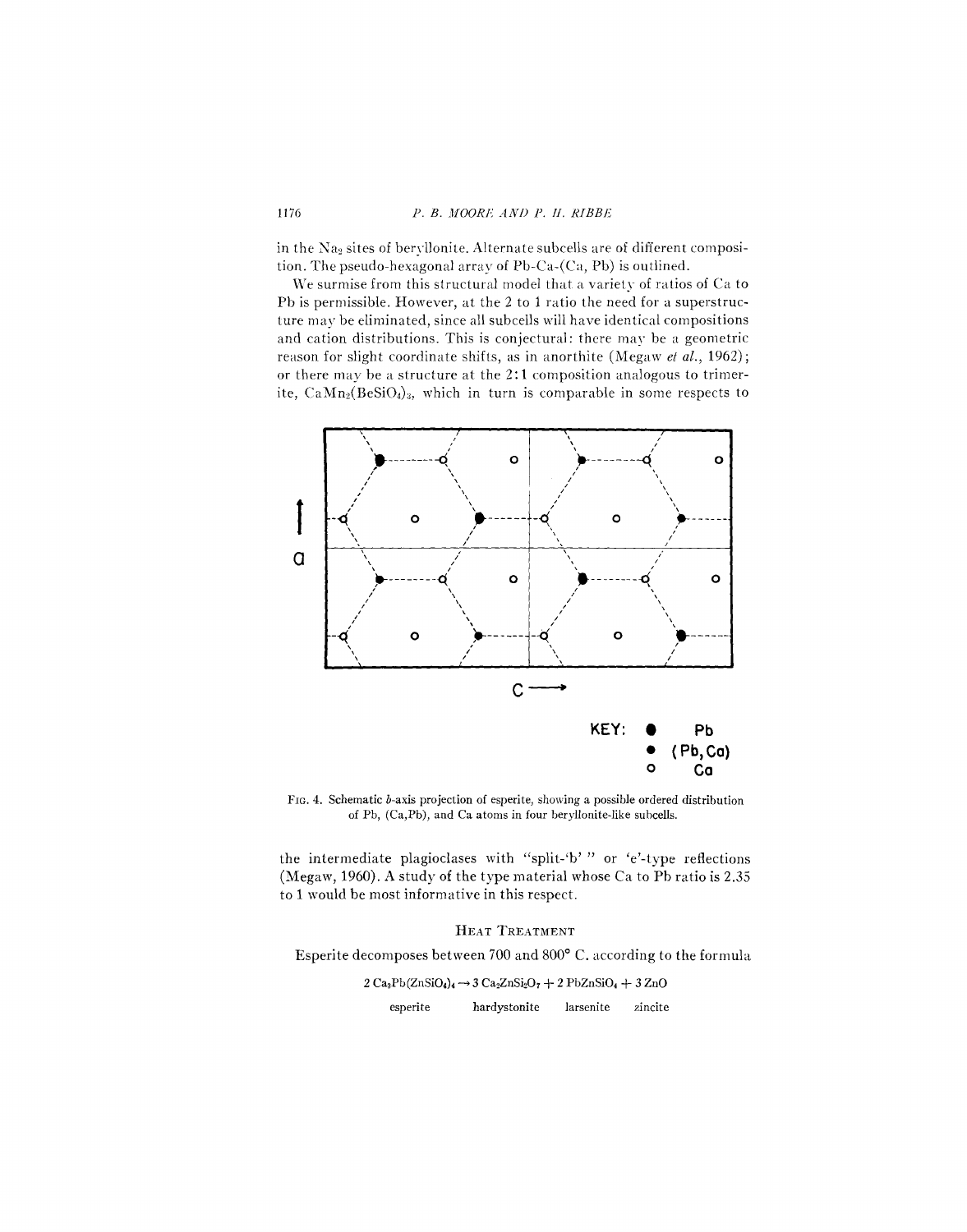After four days at 1050° C. the above assemblage further decomposes to  $3 Ca<sub>2</sub>ZnSi<sub>2</sub>O<sub>7</sub> + 2 Zn<sub>2</sub>SiO<sub>4</sub> + Zn + 2 Pb + 3/2 O<sub>2</sub>$ 





Hardystonite and willemite are relatively stable end-products. A composite of x-ray powder photographs illustrates the decomposition. The total weight loss by such a reaction and decomposition is calculated to be 27.6%. The observed weight loss of a 600-mg specimen of esperite after four days at  $1050^{\circ}$  C. was  $28.5\%$ .

The inversion of esperite from its ordered (low-temperature) form to a disordered form is currently under investigation. A thermally induced transformation of considerable crystallographic interest has been discovered in the course of this study. It involves the development of a hexagonal array of stacking faults or some other structural defect when a single crystal is quenched from  $\sim710^{\circ}$  C. (Fig. 5). Details of this and other crystallographic investigations, including the crystal structure determination will appear elsewhere.

### FLUORESCENCE AND LUMINESCENCE

Esperite is famed for its brilliant yellow-green fluorescence  $(\sim 5200 \text{ Å})$ in short-wave ultraviolet light. A similar fluorescence is observed in Mo, Cu and Fe  $x$ -rays. This mineral responds to high-energy electron bombardment by emitting a kelly-green light which is similar in color, though considerably less in tense than that emitted by associated willemite,